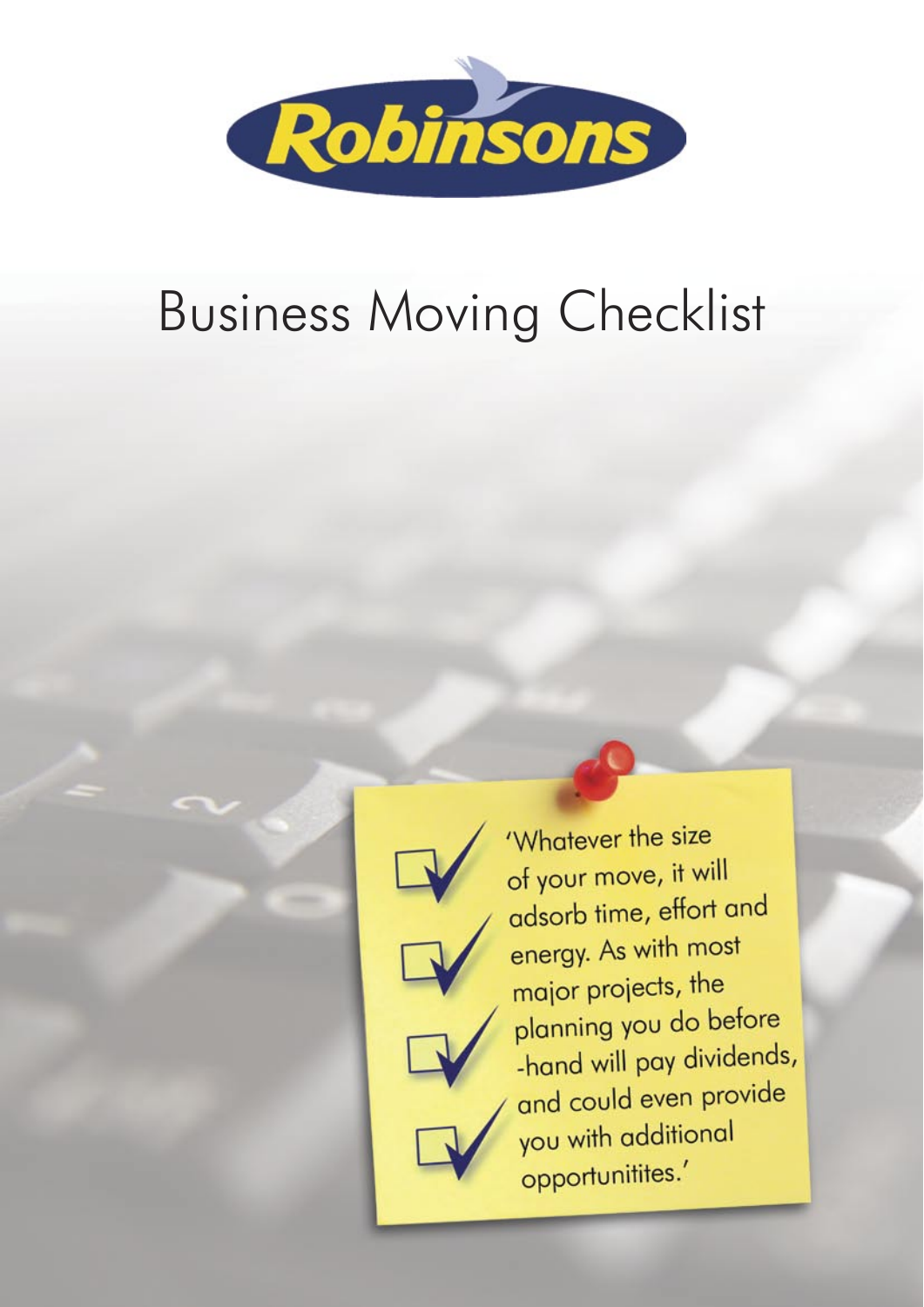### Decisions that need to be made EARLY

**These are the big decisions that must be agreed as the start point in carrying out the move. They can then be given to the Project Leader to start the detailed planning.**

- Has senior management approved the move?
- What are you doing: moving to smaller, bigger, cheaper, better premises?
- Where do you want to move to?
- When do you want to be in your new office?
- How much is the budget for the entire move process?
- Who, internally, is responsible for the move?

### Timetable

**You will need a detailed Time Plan which will ensure that all aspects of your move dovetail appropriately – and lead to you moving on time. Each task will need a completion date, based on a lead time and the time taken to complete it. Some of your considerations include:**

- When you want to move
- Coordination between the old and new leases
- Discussion with external companies to discuss your requirements (Property Agents, Solicitors, Fit-Out and Removals Companies)
- Lead times and completion dates for all elements of the project
- When you should start the move
- When you must be operational in the new property
- When the move has to be completed
- Review of timescales with all move suppliers
- Revise Time Plan and/or Requirements as required

### Choosing a removal company

- Prepare a preliminary inventory
- Prepare a preliminary move specification
- Research a shortlist ask business contacts for recommendations
- Check that shortlisted companies are registered members of the British Association of Removers' Commercial Moving Group (www.bar.co.uk)
- Investigate the company's quality policy and accreditations to understand its approach to quality
- Ask shortlisted companies to tender for your move against your inventory and specification
- Give each company a chance to visit your current premises to scope the project
- Check terms and conditions, insurance and indemnity, and health and safety procedures
- Ask for at least three local references
- Investigate whether you require an off- or onsite project manager
- Ask to meet the move manager who will be responsible for your move. Involve your project team in these meetings
- Ask your chosen supplier back to 'walk the course' at each site and to attend a move planning meeting with your project team
- Ask about how the company can assist with the disposal of any unwanted items in an environmentally friendly way.

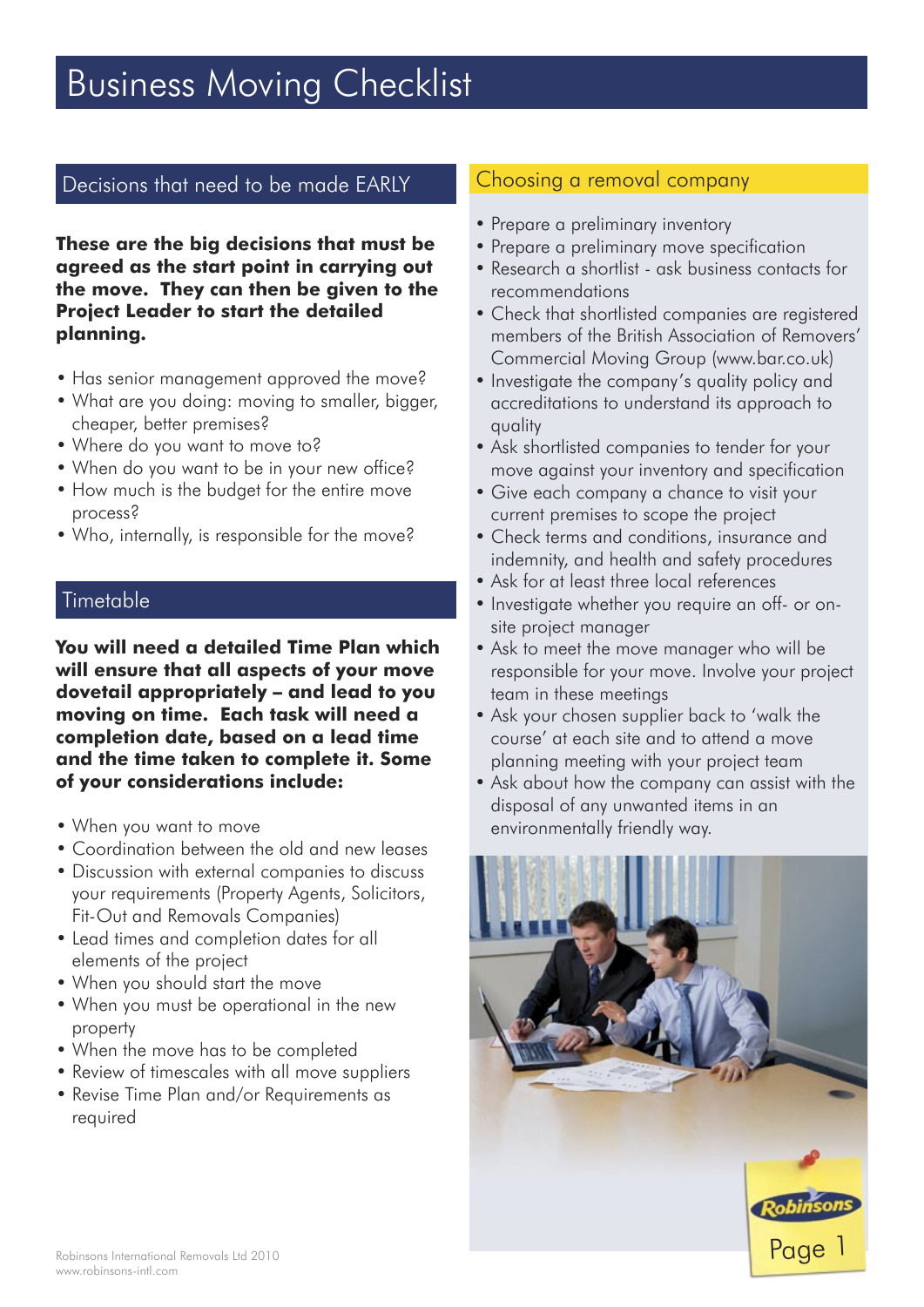### Budget

#### **Even though you should have been given a rough budget for the move, you will be expected to produce a detailed Move Budget for approval by your Senior Management. You will need to consider:**

- Rent, rates & service charge on new property
- Rental deposit on new property
- Professional fees (commercial property agent, legal, insurance)
- Office Design & Fit-Out of new property
- Furniture & other office equipment
- IT & Telecoms systems
- Removals
- Personnel costs recruitment, redundancy, relocation
- Updating stationery, business cards, website & marketing material

### Selection of your new office

#### **The correct selection of your new office will have a positive impact on your business so the key to this is to choose a good Commercial Property Agent. You will need to brief them on:**

- Size of office required
- Length & type of lease required
- Your preferred location
- Type of building sought
- Your budget for rent, rates & service charge
- Car parking requirements

### New office floor plan

**The design & delivery of your new office environment will be central to the continued success of your business. Working with the right Office Design & Fit-Out company will ensure that your new office exceeds your expectation. Considerations include**

- The space available against your requirement for offices & open plan space
- Size & location of reception, board & meeting rooms, store rooms, kitchen, loos & bathrooms
- Location of staff workstations
- Fit-out required walls, partitioning, shelving
- Refurbishment required decoration, carpets, blinds, lighting

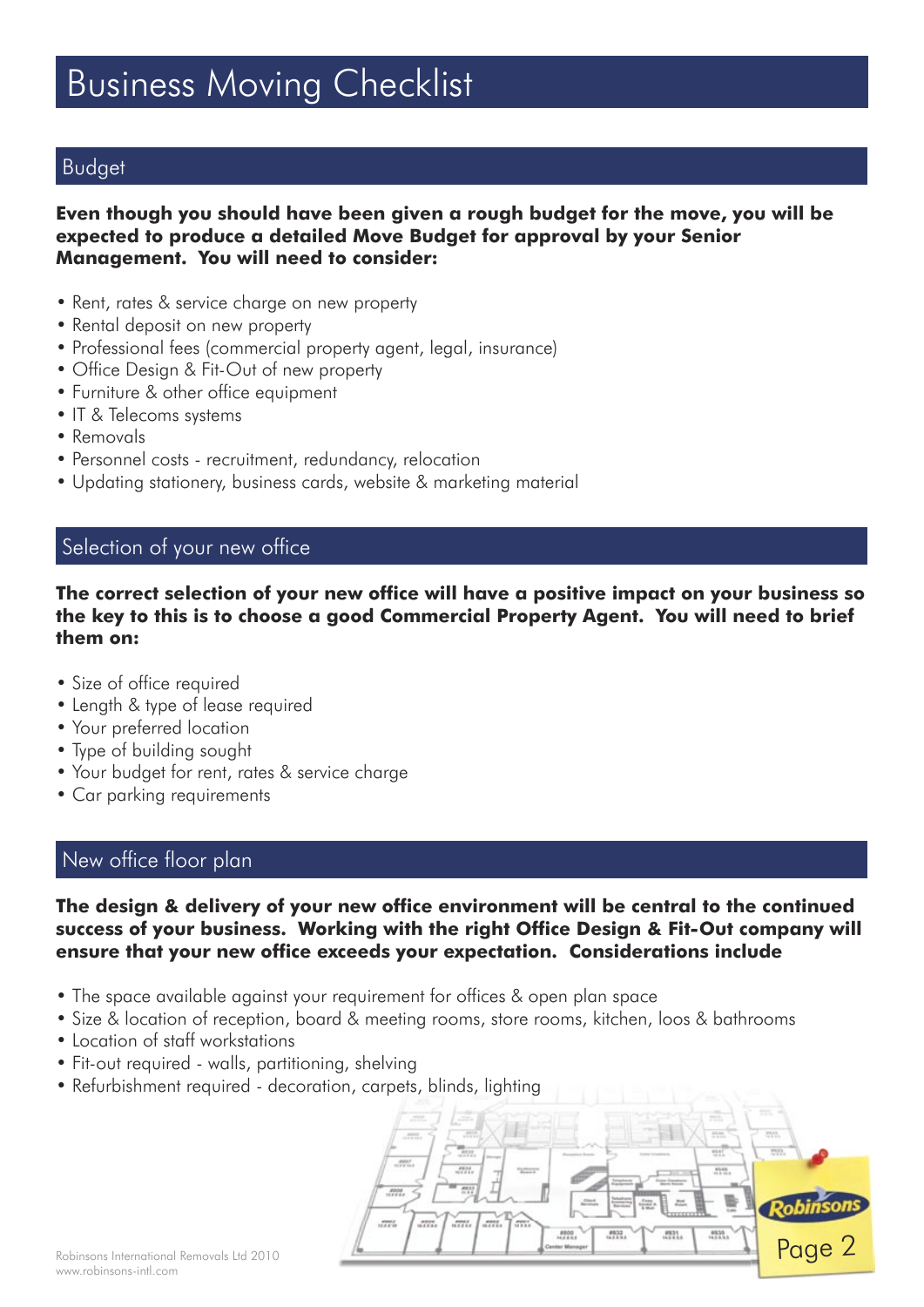### Set up Move Team

#### **It is a good idea to set up a Move Team under a Move Project Leader. Some points to consider include:**

- Include a representative from each major department
- Hold regular planning meetings with your Project Team
- Set up review meetings with your main office move professionals
- Keep staff regularly involved in the process & informed about the process & the progress



### IT & Telecoms

### **You will need to:**

- Make a thorough survey for your requirements for telephones, computers, faxes, scanners, photocopiers
- What is coming from old premises & what will be bought new
- Create a configuration plan for telephones & computers
- Layout of printers, faxes, photocopiers
- Identify where power outlets are required
- Consider location of telephone & data points
- Discuss all of the above with your internal IT department and/or your IT/Comms provider
- Agree: overall requirement, hardware, software, licenses, networks, cabling, power points, installation & testing

### General office plan

### **There are a 101 other things to consider – including:**

- Make an inventory of all your equipment
- Security systems & alarms
- Air conditioning or comfort cooling
- Smoke detectors
- New stationery & business cards
- New signage for your office
- Archive & storage requirements releasing valuable & expensive office space
- Health & Safety requirements

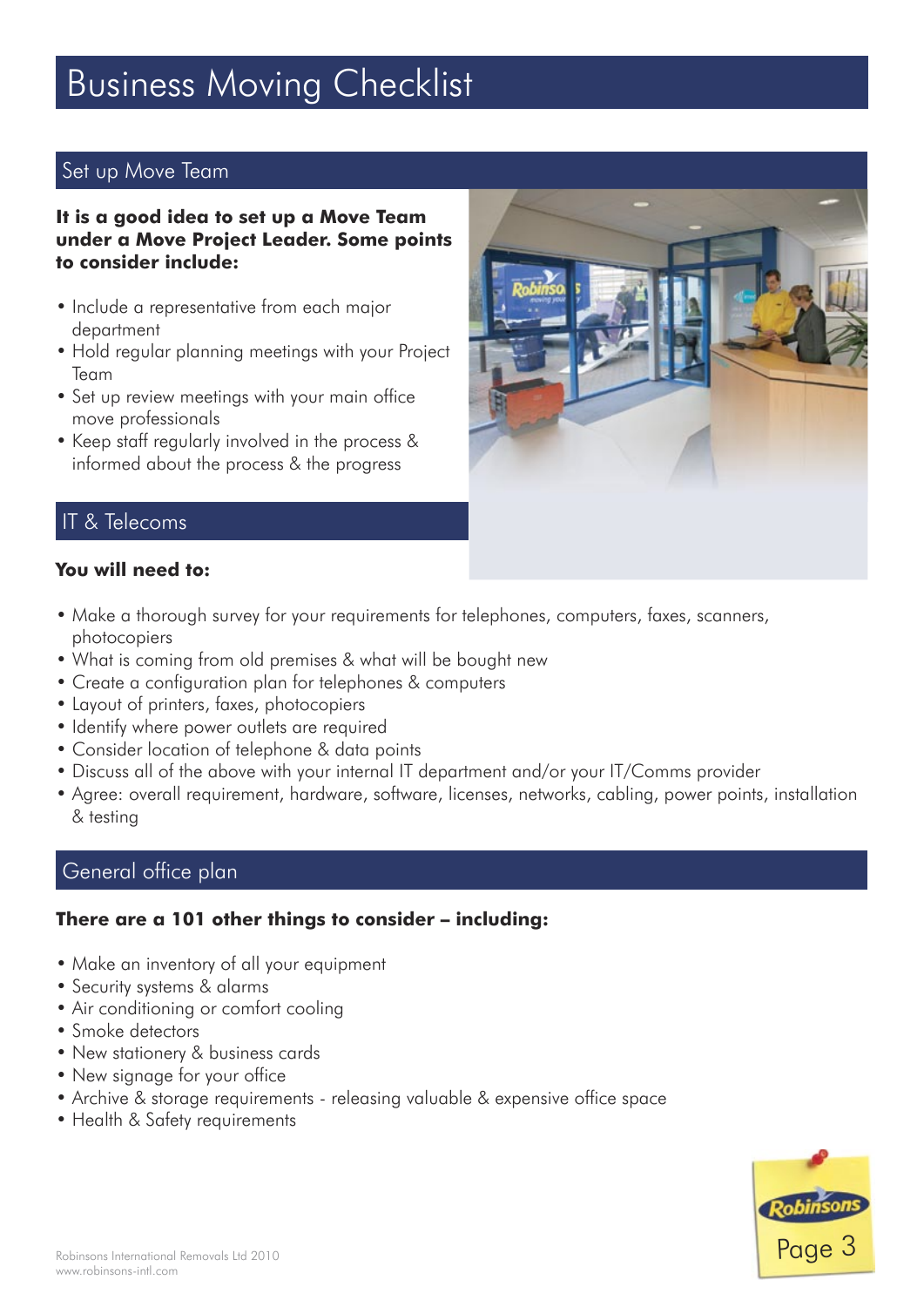### Office furniture



### **You will need to:**

- Decide on your furniture requirements for your new office
- Will you utilise existing furniture or do you require new
- If new furniture required should you buy, rent or lease
- Date scheduled for delivery of new furniture
- Consider how you can (profitably) dispose of any unwanted furniture

For example, using Robinsons Di-vert service enables your company to dispose of unwanted items that can unlock the hidden value in redundant office assets and equipment

### **Notification**

### **It will be important to keep a whole host of external people informed of your move - what is going on and what the time scale is.**

- Utilise the move as a reason to communicate with your customers & remind them what a good job you do for them
- Notify customers of your change of address & outline the positive reasons for the move
- Consider telpehoning your key custmers and letting them know it will be "business as usual"
- Letters to the bank, insurance companies, Companies House, Inland Revenue
- Notify all vendors & suppliers
- Contact Post Office and arrange for mail to be forwarded to new address
- Inform your Utility providers at least 2-3 weeks in advance of your move date

### **Update**

### **You will need to update and/or renew:**

Service agreements Licenses Insurance Equipment leases

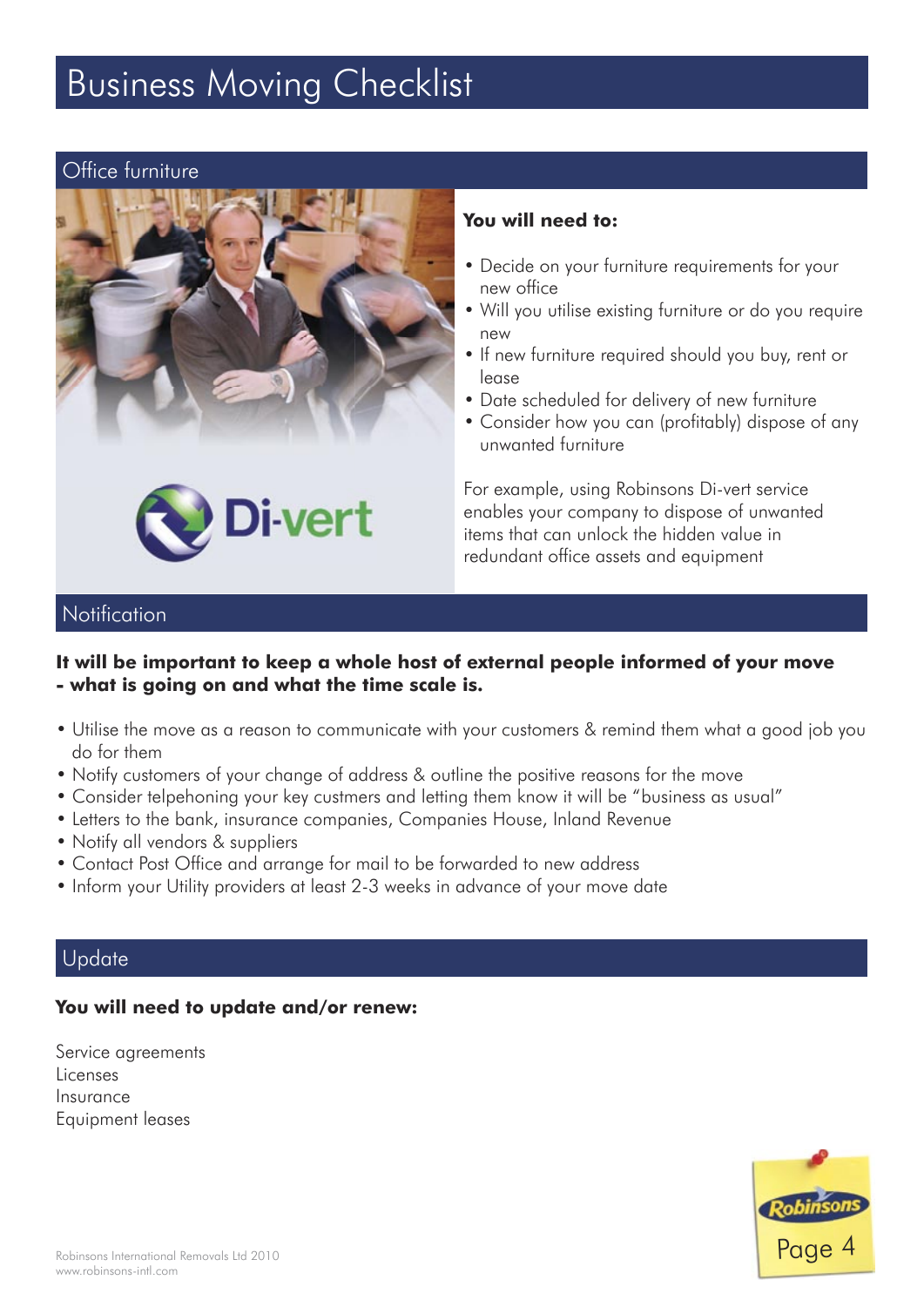**You will need to make a plan for installing various utilities and ensure they are installed in the right order**

- Cabling
- Telephones
- Data points
- Computers, servers & networks
- Gas, water, electricity & heating

### Removals

**You should use a professional company to handle your removal requirements to relocate your business quickly & efficiently, minimising both business interruption & downtime to make sure you are ready to go on that FIRST MORNING in your new office.**

- Engage a removals company
- Order packaging
- Make copies of the new floor plan available to the removals company
- Have labels for all furniture & equipment to match the new floor plan - These should be supplied by your moving company
- Consider colour-coding all furniture, boxes, crates & equipment
- Make an occupation plan for the new office (who goes where & who gets what)
- Agree how the overlap of the two offices is going to work
- Prepare a rota for who will be where & when (ensure everyone has a copy which includes their mobile numbers)
- Clean up "old" office, make good any damages and hand over outgoing property to landlord on exit

### Installation plan **Hints to help staff pack crates**

- Empty crates are delivered in stacks of 20 to 25, nested into one another for economy of space
- Crates can be used for the packing of most office items – files/paperwork/books/desk contents. Crates hold approximately the equivalent of a drawer of a four-drawer filing cabinet
- Crates should be not be filled over the stacking bars or lid
- Crates should never be placed on desks
- Delicate items should be wrapped before placing in the crate
- Fragile items should be placed in cartons marked 'Fragile'
- Take care not to pack crates too heavily: a packed crate should still be capable of being carried by one person with care, and by two people with ease
- Crates should be stacked two-high and moved by the removal company